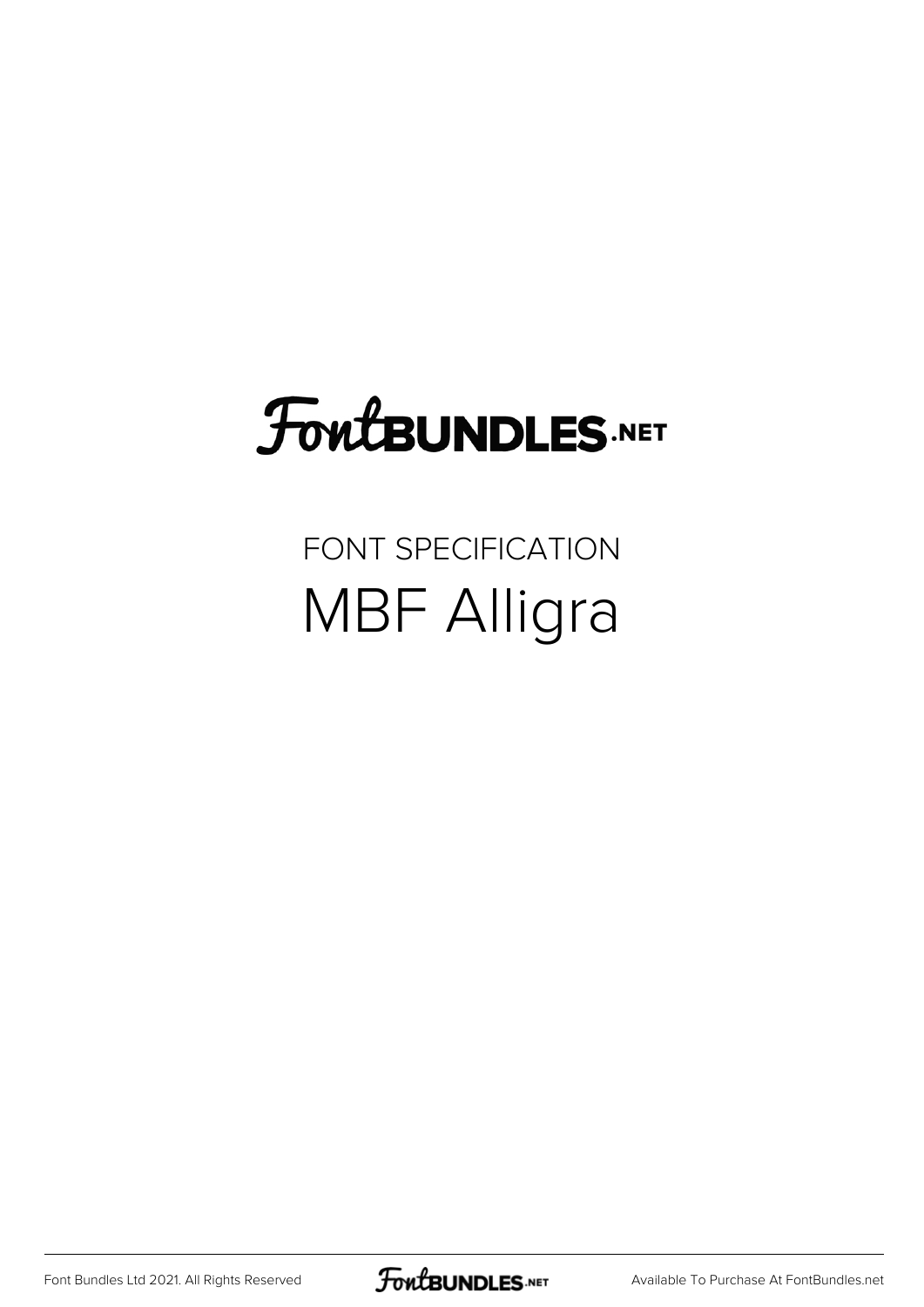#### **MBF Alligra - Regular**

**Uppercase Characters** 

#### ABCDEFGHIJKLMNOPQRS TIIVWXYZ

Lowercase Characters

### obcdefighigklmnopgrst UVWXUZ

**Numbers** 

#### 0123456789

Punctuation and Symbols

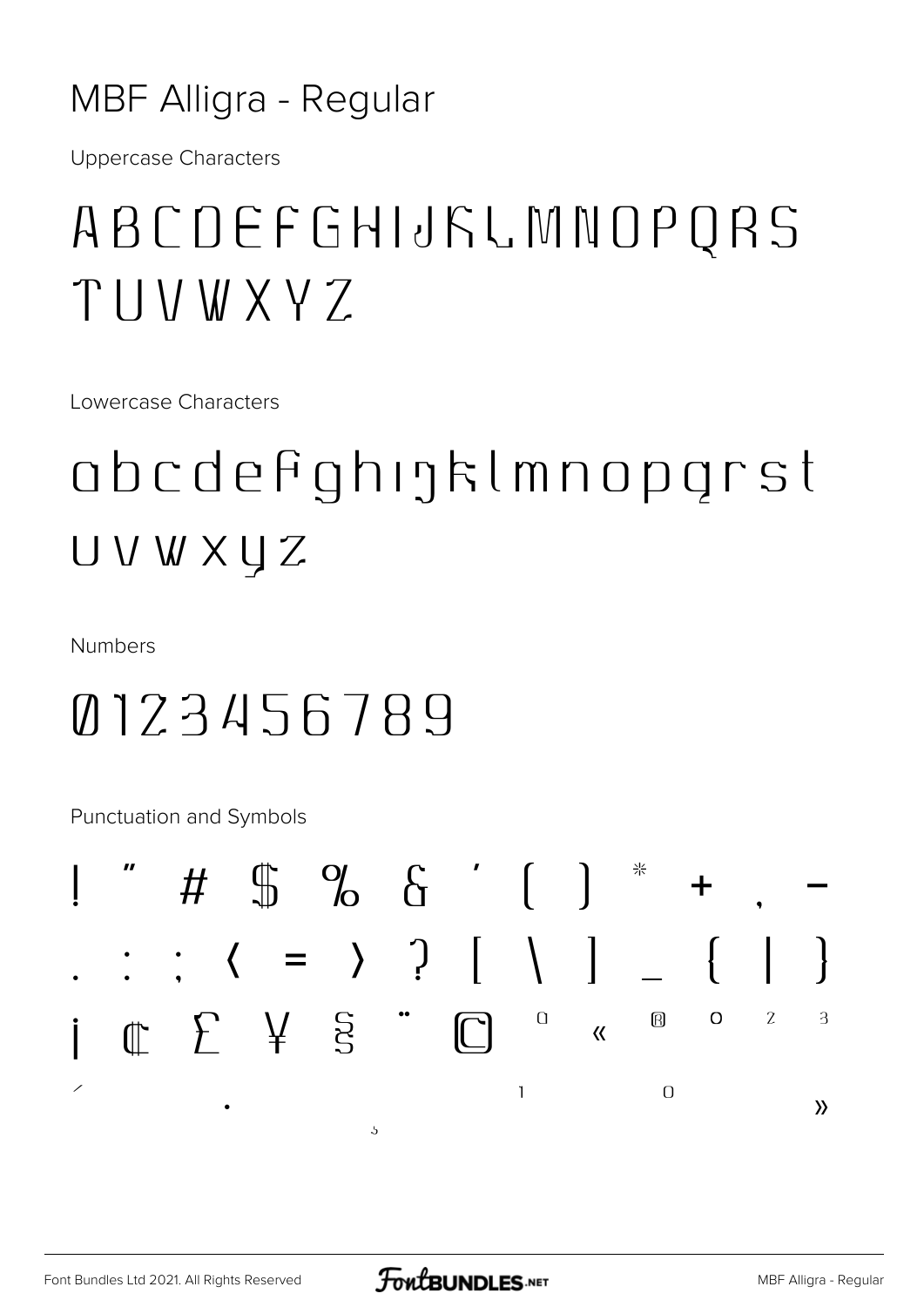All Other Glyphs

# À Á Â Ã Ä Å Æ Ç È É Ê Ë Ì Í Î Ï Ñ Ò  $\hat{D}$   $\hat{D}$   $\hat{D}$   $\times$   $\hat{D}$   $\hat{U}$   $\hat{U}$   $\hat{U}$ Ü Ý ß à á â ã ä å æ ç è é ê ë ì í î ï ñ ò ó ô õ ö ÷ ø